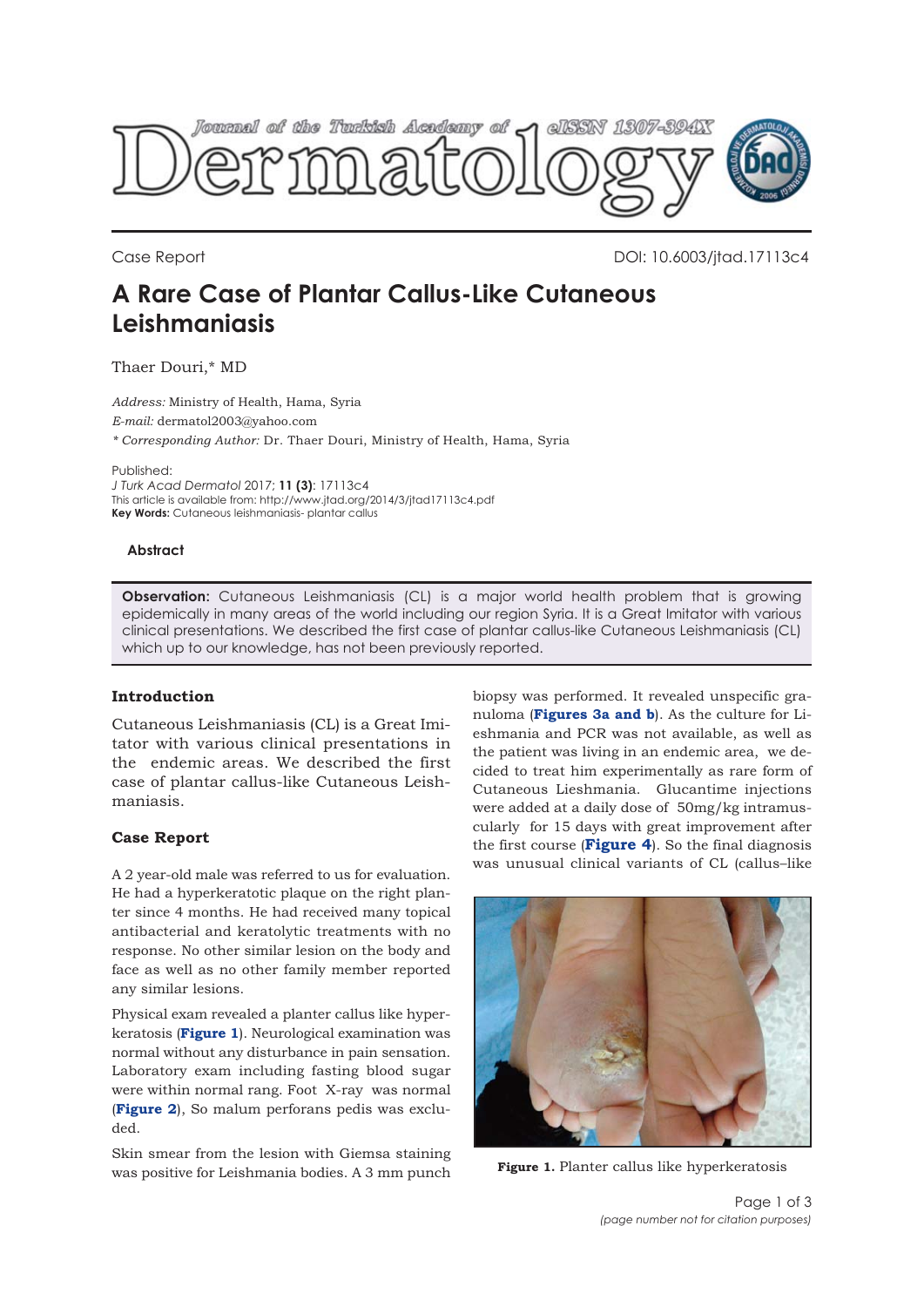<span id="page-1-0"></span>*J Turk Acad Dermato*l 2017; **11(3)**: 17113c4. http://www.jtad.org/2017/3/jtad17113c4.pdf



**Figure 2.** Foot X-ray imaging

plantar Cutaneous Leishmaniasis). More injections were recommended until he reached the complete clearance.

## **Discussion**

Cutaneous leishmaniasis (CL) is a major world health problem that is growing epidemically in Syria. According to the World Health Organization (WHO), leishmaniasis is endemic in 88 countries with 350 million persons at risk. Approximately 1.5 million new cases of cutaneous leishmaniasis are reported annually, with two thirds of cases in six countries: Afghanistan, Algeria, Brazil, Colombia, Iran, and Syria [**[1,](#page-2-0) [2](#page-2-0)**]. CL is the most common manifestation of leishmaniasis with approximately 1.5-2 million new cases per year [**[3](#page-2-0)**]

It is a parasitic disease caused by Leishmania and transmitted by the bite of some species of sandflies and it affects various age groups [**[4](#page-2-0)**]. This disease is highly prevalent in Syria where Leishmania major and Leishmania tropica are

the known etiological agents. In 2011, more than 58,000 cases were reported in the country by the Ministry of Health [**[5](#page-2-0)**].

Clinically cutaneous leishmaniasis is a Great Imitator with many faces : nodules, papules, ulcers ,as well as some unusual clinical variants . In a large study included 718 patients with cutaneous leishmaniasis, 5.7% of them were presented with unusual morphologies[4] The commonest was lupoidleishmaniasis 14 (34.1%), followed by sporotrichoid 5 (12.1%), paronychial 3 (7.3%), lid leishmaniasis 2 (4.9%), psoriasiform 2 (4.9%), mycetoma-like 2 (4.9%), erysipeloid 2 (4.9%), chancriform 2 (4.9%), whitlow 1 (2.4%), scar leishmaniasis 1 (2.4%), DLE-like 1 (2.4%), 'squamous cell carcinoma'-like 1 (2.4%), zosteriform 1 (2.4%), eczematous 1 (2.4%), verrucous 1 (2.4%), palmar/plantar 1 (2.4%) and mucocutaneous 1 (2.4%) [**[4](#page-2-0)**].

Callus- like Cutaneous Leishmaniasis has not been previously reported . Callus is hard, thickened areas of skin that form as a consequence of rubbing, friction or pressure on the skin. It is very rare in infant but most cases of hyperkeratosis in this age group is diagnosed as malum perforans pedis which begins as circumscribed hyperkeratosis . The main cause of malum perforans pedis in infant is congenital insensitivity to pain. In our patient Neurological examination was normal without pain loss. Laboratory exam including fasting blood sugar were within normal range , and xray foot image was normal,so malum perforans pedis was excluded.

Because the positivity of Giemsa staining for Leishmania bodies ,and Cutaneous Leishma-



**Figures 3a and b.** Histopathological examination